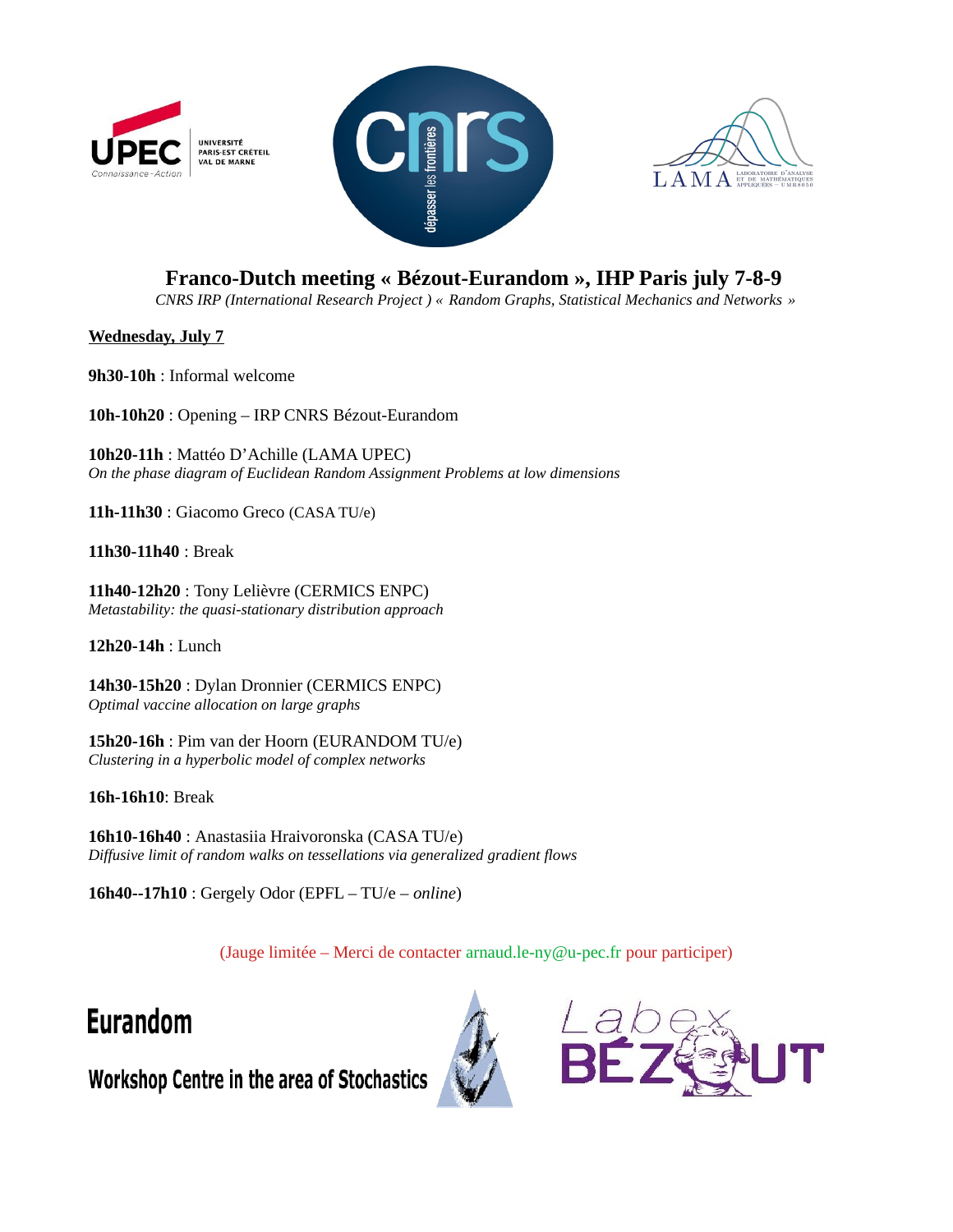## **Thursday, July 8 :**

**9h30-10h10** : Sophie Pénisson (LAMA UPEC) *Why are viruses so fragile?*

**10h10-10h50** : Martijn Gösgens (EURANDOM TU/e) *The Hyperspherical Geometry of Community Detection: Modularity as a Distance*

**10h50-11h :** Break

**11h-11h40** : Joos Jorritsma (EURANDOM TU/e)

**11h40-12h20** : Neeladri Maitra (EURANDOM TU/e) *Local limits of spatial inhomogeneous random graphs*

*12h20-14h : Lunch*

**14h-14h40** : Julia Komjathy (EURANDOM TU/e – *online*) 1-dependent first passage percolation

**14h40-15h20** : Bartha Zsolt (EURANDOM TU/e) 1-dependent contact processes

**15h20-15h30** : Break

**15h50-16h30** : Quentin Duchemin (LAMA UGE) The Markov Geometric Random Graph: A Growth Model for Temporal Dynamic Network

**16h30-17h**: Thuy Vo (LAMA UGE) Exploration of graphons by respondent driven sampling method

**17h-17h10**: Break

**17h10-17h40**: Rounak Ray (EURANDOM TU/e) Local Weak Limit of Preferential Attachment Model

## **Friday, july 9 :**

**9h30**-**10h10** : Manish Pandey (EURANDOM TU/e) Centrality measures in Networks and node removal procedure

**10h10-10h50** : Suman Chakaborty (EURANDOM TU/e) K-core in percolated dense graph sequences

**10h50-11h :**Break

**11h-11h40** : Alberto Chiarini (CASA/EURANDOM TU/e) Disconnection and entropic repulsion for the harmonic crystal with random conductances

**11h40-12h20** : Chi Tran (LAMA UGE) Random walks on simplicial complexes

(Jauge limitée – Merci de contacter arnaud.le-ny $@u$ -pec.fr pour participer)